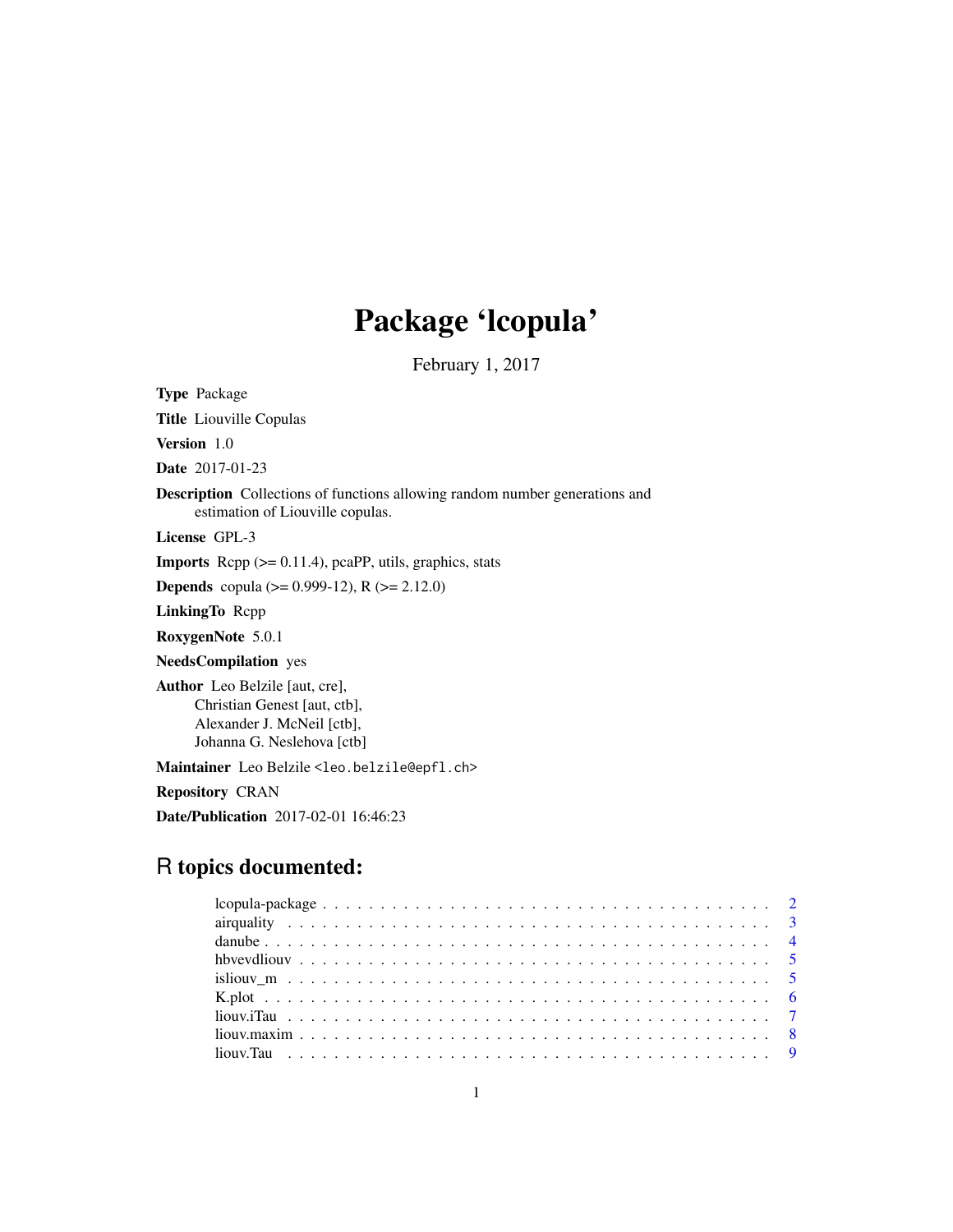#### <span id="page-1-0"></span>2 lcopula-package 2 lcopula-package 2 lcopula-package 2 lcopula-package 2 lcopula-package 2 lcopula-package 2 lcopula-package 2 lcopula-package 2 lcopula-package 2 lcopula-package 2 lcopula-package 2 lcopula-package 2 lcop

| Index |  |
|-------|--|
|       |  |
|       |  |
|       |  |
|       |  |
|       |  |
|       |  |
|       |  |
|       |  |
|       |  |
|       |  |

lcopula-package *Liouville Copulas*

#### **Description**

lcopula provides functions to evaluate and sample Liouville copulas. The code adapted from GumbelLiouville.R used in Genest and Neslehova (2013) and from the routine LiouvilleFunction.R used by McNeil and Neslehova (2010) and coded by Alexander McNeil. New implementation draws heavily on functions implemented in the copula package and derived from work by Hofert, Machler and McNeil (2012).

*Warning*: a different definition is used by the latter and in the copula package for the Clayton copula. The implementation below uses the generator definition found in the first edition of the book *Quantitative Risk Management*.

The naming conventions are as follows: 'archi' and 'liouv' denote cores, prefixes 'd', 'p', 'r', 's', 'is' denote respectively density, distribution function, random number generation, survival function and inverse survival function. Suffixes are 'm' for marginal, '\_m' for simultaneous multiple margins, '\_p' for vectorized versions of the functions.

The functions mostly draws from the theory laid out in McNeil and Neslehova (2010) and Belzile (2014), which are the references for definitions and expressions.

The Archimedean families implemented are Clayton, Gumbel, Frank, Ali-Mikhail-Haq (abbreviated AMH) and Joe. Random number generation from the copula is available via the function rliouv. Method-of-moment estimators can be used for fitting for the Clayton and Gumbel families for bivariate samples, using the function liouv.maxim.mm. More general models can be fitted using liouv.maxim, but optimization may be slow. The function theta.bci allows to construct bootstrap confidence interval for the parameter  $\theta$ . Unless the method-of-moment estimator can be used, it is very slow since it relies on full optimization of each replicated sample under the model.

The copula and survival copula domains of attraction are implemented and the corresponding spectral density and Pickands dependence function can be computed and plotted in the bivariate case.

#### Author(s)

Leo Belzile, with adapted routines from Pr. Alexander J McNeil, Pr. Johanna G Neslehova and Pr. Christian Genest. Function K.plot by Pr. Christian Genest.

Maintainer: NA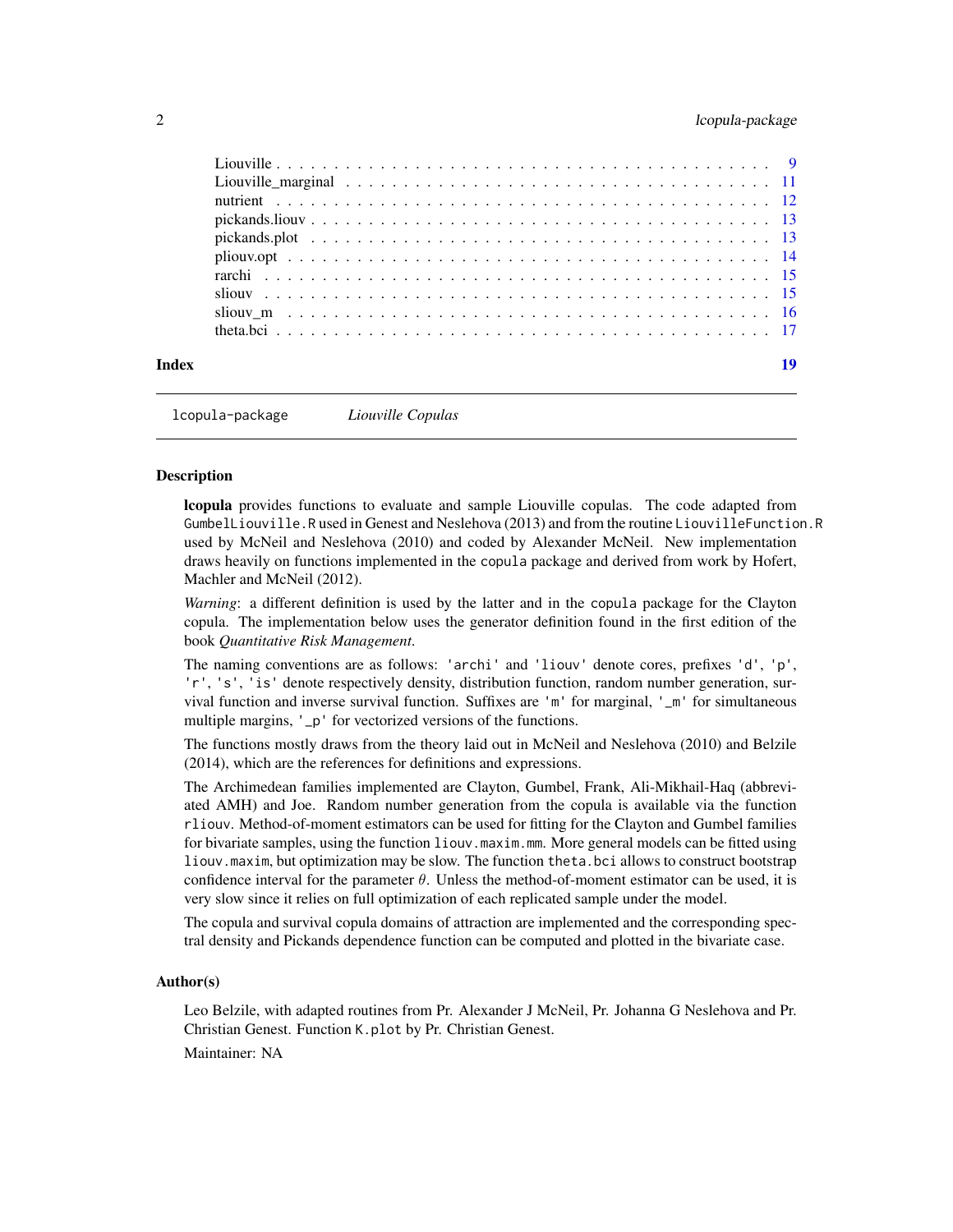#### <span id="page-2-0"></span>airquality 3

#### References

McNeil A.J. and Neslehova, J.G. (2010) From Archimedean to Liouville Copulas. *J. Multivar. Anal.*, 101(8): 1772–1790.

Belzile L. (2014) Extremal and inferential properties of Liouville copulas. Master thesis, McGill.

Hofert, M., Machler, M., and McNeil, A. J. (2012) Likelihood inference for Archimedean copulas in high dimensions under known margins. *J. Multivar. Anal.*, 110, 133–150.

Genest, C. and Neslehova, J. G. (2013) Assessing and Modeling Asymmetry in Bivariate Continuous Data. In P. Jaworski, F. Durante, and W. K. Hardle (Eds.), Copulae in Mathematical and Quantitative Finance, Lecture Notes in Statistics, 91–114, Springer: Berlin Heidelberg.

#### See Also

[copula](#page-0-0) package

airquality *Daily air pollutant measures in Leeds*

#### Description

The airquality data frame consists of measurements of pollutants in the city of Leeds. In the saying of Boldi and Davison (2007):

"The dataset comprise daily series of monitoring measurements of ozone levels (O3), nitrogen dioxide (NO2), nitrogen oxide (NO) and particulate matter (PM10), in the city centre of Leeds, UK, over 1994–1998. Levels of the gases are measured in parts per billion, and those of PM 10 in micrograms per cubic metre. "

#### Usage

airquality

#### Source

Downloaded from <http://www.airquality.co.uk>

(c) Crown 2015 copyright Defra via uk-air.defra.gov.uk, licenced under the Open Government Licence (OGL).

#### References

Heffernan, J., Tawn, J. (2004) A conditional approach for multivariate extreme values (with discussion). *J. R. Stat. Soc., Ser. B Stat. Methodol.* 66(3), 497–546

Sabourin, A. , Naveau, P., Fougeres, A.-L. (2013) Bayesian Model averaging for Multivariate extremes. *Extremes*, 16(3), 325–350

Boldi, M.O., Davison, A.C. (2007) A mixture model for multivariate extremes. *J. R. Stat. Soc., Ser. B Stat. Methodol.* 69(2), 217–229

Cooley, D., Davis, R., Naveau, P. (2010) The pairwise beta distribution: A flexible parametric multivariate model for extremes. *J. Multivar. Anal.* 101(9), 2103–2117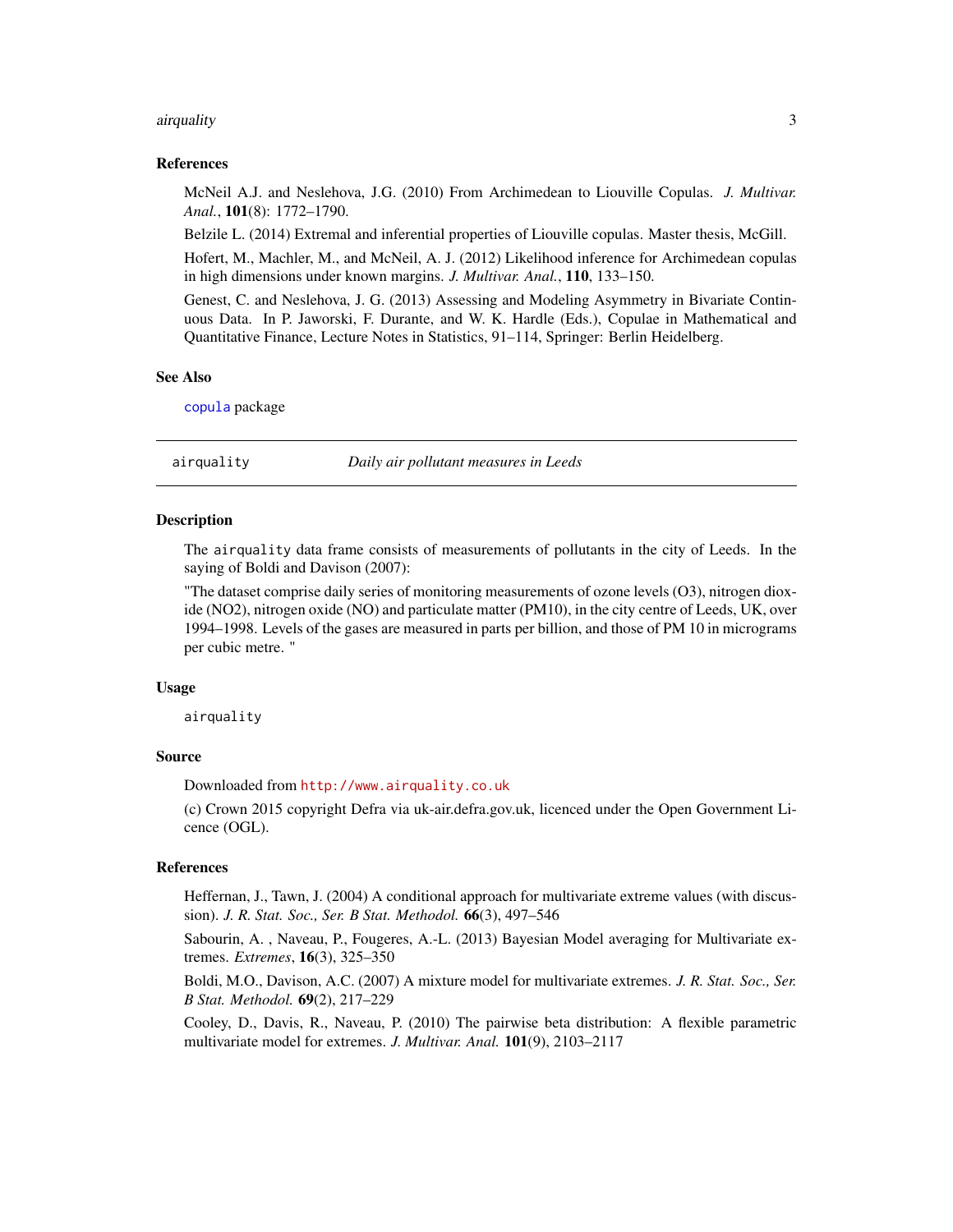<span id="page-3-0"></span>The danube dataset contains ranks of base flow observations from the Global River Discharge project of the Oak Ridge National Laboratory Distributed Active Archive Center (ORNL DAAC), a NASA data center. The measurements are monthly average flow rate for two stations situated at Scharding (Austria) on the Inn river and at Nagymaros (Hungary) on the Danube.

The data have been pre-processed to remove any time trend. Specifically, Bacigal et al. (2011) extracted the raw data, and obtain the fast Fourier transformed centered observations. The negative spectrum is retained and a linear time series model with 12 seasonal components is fitted. Residuals are then extracted and AR model fitted to the series, the selection being done based on the AIC criterion with imposed maximum order of 3 and the number of autoregressive components may differ for each series.

#### Usage

danube

#### Format

This data frame contains the following columns:

- inn A numeric vector containing the rank of prewhitened level observations of the Inn river at Nagyramos.
- donau A numeric vector containing the rank of prewhitened level observations of the Donau river at Scharding.

#### Source

Vorosmarty, C.J., Fekete, B.M., Tucker, B.A. (1998). Global River Discharge, 1807–1991, V. 1.1(RivDIS). Data set. Available from http://doi.org/10.3334/ORNLDAAC/199

#### References

Bacigal, T., Jagr, V., Mesiar, R. (2011) Non-exchangeable random variables, Archimax copulas and their fitting to real data. *Kybernetika*, 47(4), 519–531.

Genest, C. and Neslehova, J. G. (2013) Assessing and Modeling Asymmetry in Bivariate Continuous Data. In P. Jaworski, F. Durante, and W. K. Hardle (Eds.), Copulae in Mathematical and Quantitative Finance, Lecture Notes in Statistics, 91–114, Springer: Berlin Heidelberg.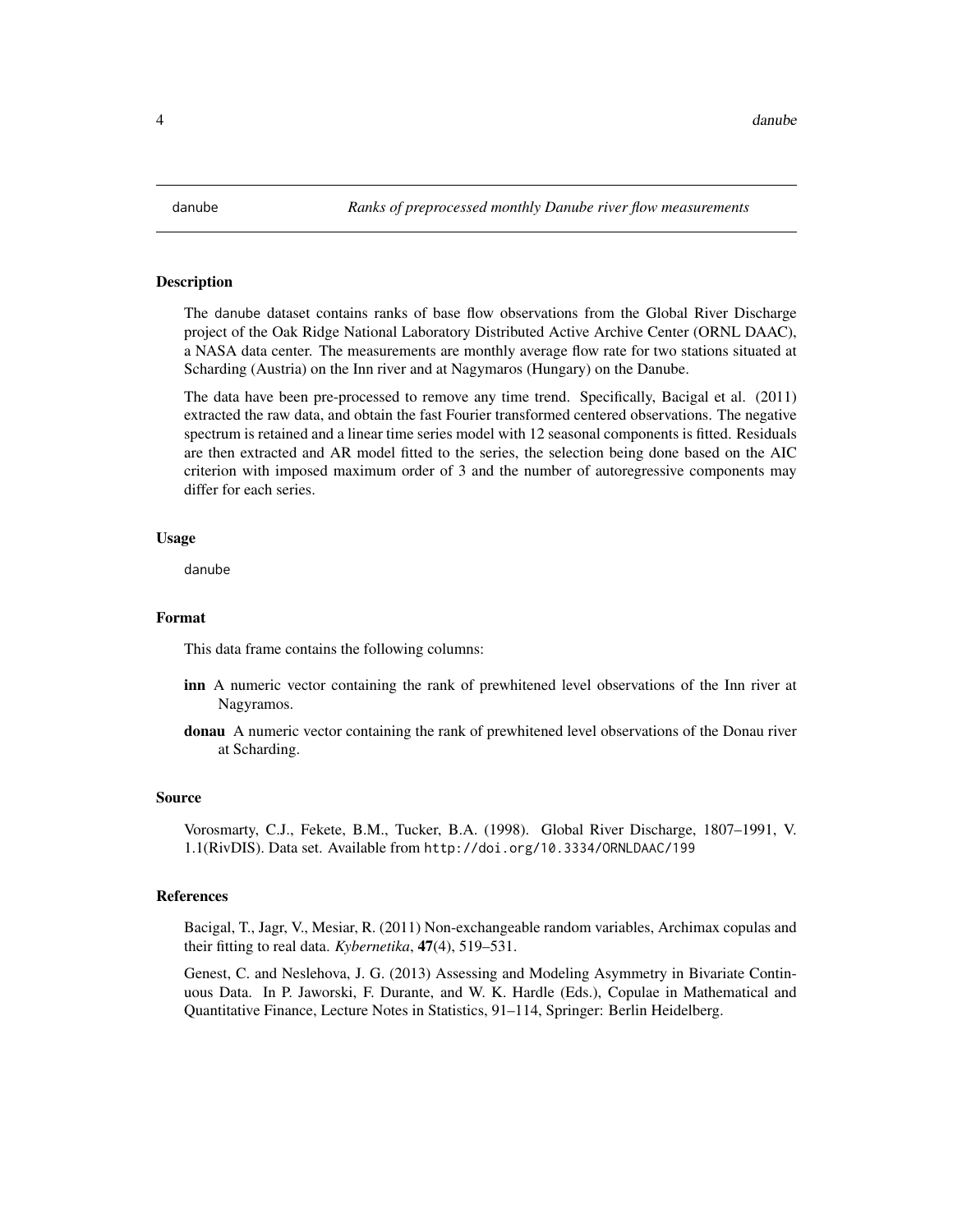<span id="page-4-0"></span>

Computes the Liouville EV model or the scaled Dirichlet EV model spectral density

#### Usage

hbvevdliouv(w, alpha, rho, CDA =  $c("C", "S")$ , useR = F)

#### Arguments

| W          | vector of points at which to evaluate. Must be in the unit interval                                             |
|------------|-----------------------------------------------------------------------------------------------------------------|
| alpha      | vector of Dirichlet allocations (must be a vector of integers if CDA="C"), other-<br>wise strictly positive.    |
| rho        | parameter of limiting model corresponding to index of regular variation, be-<br>tween $(0, 1)$                  |
| <b>CDA</b> | copula domain of attraction of either Liouville copula, C, or its survival copula S                             |
| useR       | whether to use the R code for the spectral density of C. Default to F. Implemented<br>for compatibility reason. |

#### Value

a vector of the same length as w.

#### Examples

```
hbvevdliouv(seq(0.01,0.99,by=0.01), alpha=c(1,2), rho=0.2, CDA="C")
hbvevdliouv(seq(0.01,0.99,by=0.01), alpha=c(0.1,2), rho=0.2, CDA="S")
hbvevdliouv(seq(0.01,0.99,by=0.01), alpha=c(1,2), rho=0.2, CDA="S", useR=TRUE)
```
isliouv\_m *Multiple marginal inverse survival function of Liouville vectors*

#### Description

This function is a wrapper around [isliouvm](#page-10-1); it allows the user to treat all the data matrix simultaneously by applying different parameters to each margin.

#### Usage

isliouv\_m(u, family, alphavec, theta)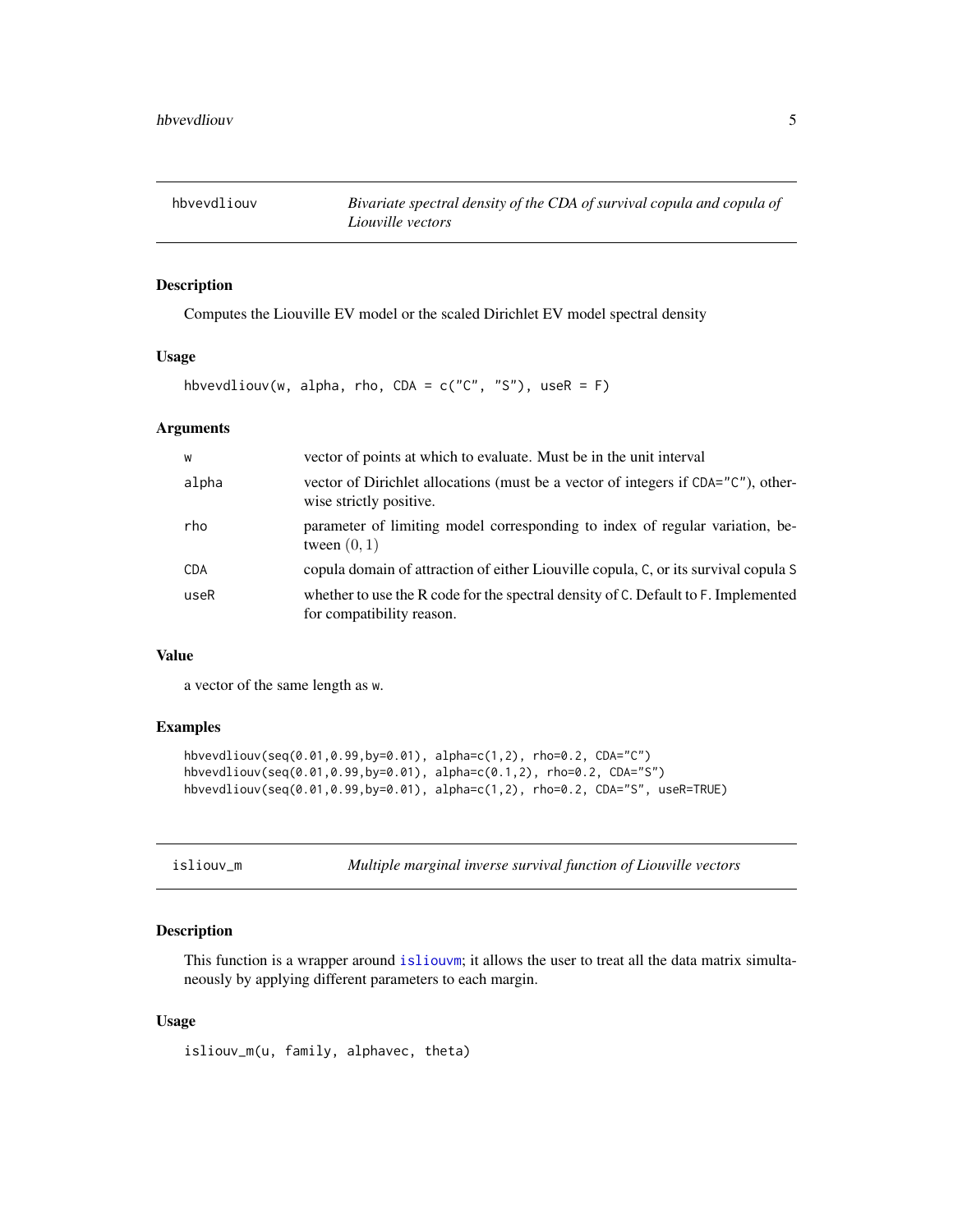<span id="page-5-0"></span>

| u        | vector of survival probabilities                                                       |
|----------|----------------------------------------------------------------------------------------|
| family   | family of the Liouville copula. Either "clayton", "gumbel", "frank", "AMH"<br>or "joe" |
| alphavec | vector of Dirichlet allocations (must be a vector of integers)                         |
| theta    | parameter of the corresponding Archimedean copula                                      |

#### Value

a vector of same length as u with the quantile at 1-u

#### Examples

```
u \le rliouv(n = 10, family = "clayton", alphavec \le c(2,3), theta = 2)
isliouv_m(u=u, family="clayton", alphavec=c(2,3), theta=2)
```
K.plot *Kendall plot*

#### Description

This function plots the expectation of the order statistics under the null hypothesis of independence against the ordered empirical copula values. The data is transformed to ranks.

#### Usage

 $K.plot(data, add = F, ...)$ 

#### Arguments

| data    | a n by d matrix of observations                                 |
|---------|-----------------------------------------------------------------|
| add     | whether to superimpose lines to an existing graph. Default to F |
| $\cdot$ | additional arguments passed to points                           |

#### Details

The function uses integrate and may fail for large d or large n. If  $n > 200$ , the fallback is to generate a corresponding sample of uniform variates and to compare the empirical copula of the sample generated under the null hypothesis with the one obtained from the sample.

#### Value

The Kendall plot corresponding to the data at hand

#### Author(s)

Pr. Christian Genest (the code was adapted for the multivariate case)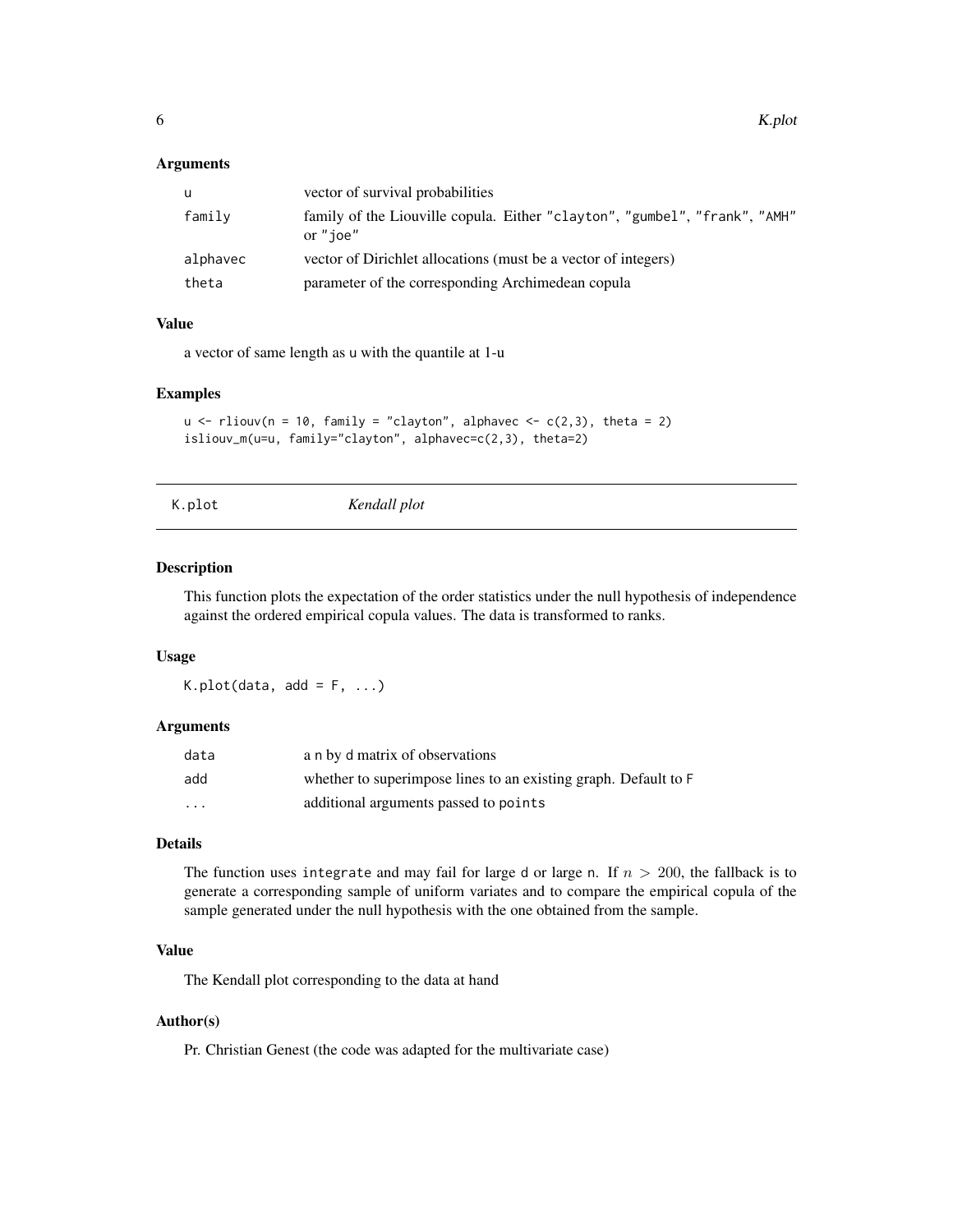#### <span id="page-6-0"></span>liouv.iTau 7

#### References

Genest & Boies (2003). Detecting Dependence with Kendall Plots, *The American Statistician*, 57(4), 275–284.

#### Examples

```
#Independence
K.plot(matrix(runif(2000),ncol=2))
#Negative dependence
K.plot(rCopula(n=1000,claytonCopula(param=-0.5,dim=2)),add=TRUE,col=2)
#Perfect negative dependence
K.plot(rCopula(n=1000,claytonCopula(param=-1,dim=2)),add=TRUE,col=6)
#Positive dependence
K.plot(rCopula(n=1000,claytonCopula(param=iTau(claytonCopula(0.3),0.5),dim=2)),add=TRUE,col=3)
#Perfect positive dependence
K.plot(rCopula(n=1000,claytonCopula(param=iTau(claytonCopula(0.3),1),dim=2)),add=TRUE,col=4)
```
liouv.iTau *Moment estimate for theta derived from Kendall's tau formula*

#### Description

The moment estimates are based on inversion of the formula Kendall's tau for Clayton or Gumbel Liouville copula

#### Usage

liouv.iTau(tau\_hat, family, alphavec)

#### Arguments

| tau hat  | estimated vector of Kendall's tau values                       |  |  |  |  |
|----------|----------------------------------------------------------------|--|--|--|--|
| family   | family of the Liouville copula. Either "clayton" or "gumbel"   |  |  |  |  |
| alphavec | vector of Dirichlet allocations (must be a vector of integers) |  |  |  |  |

#### Value

Vector of theta

```
liouv.iTau(0.5,family="gumbel", c(1,2))
liouv.iTau(0.5,family="clayton", c(3,2))
```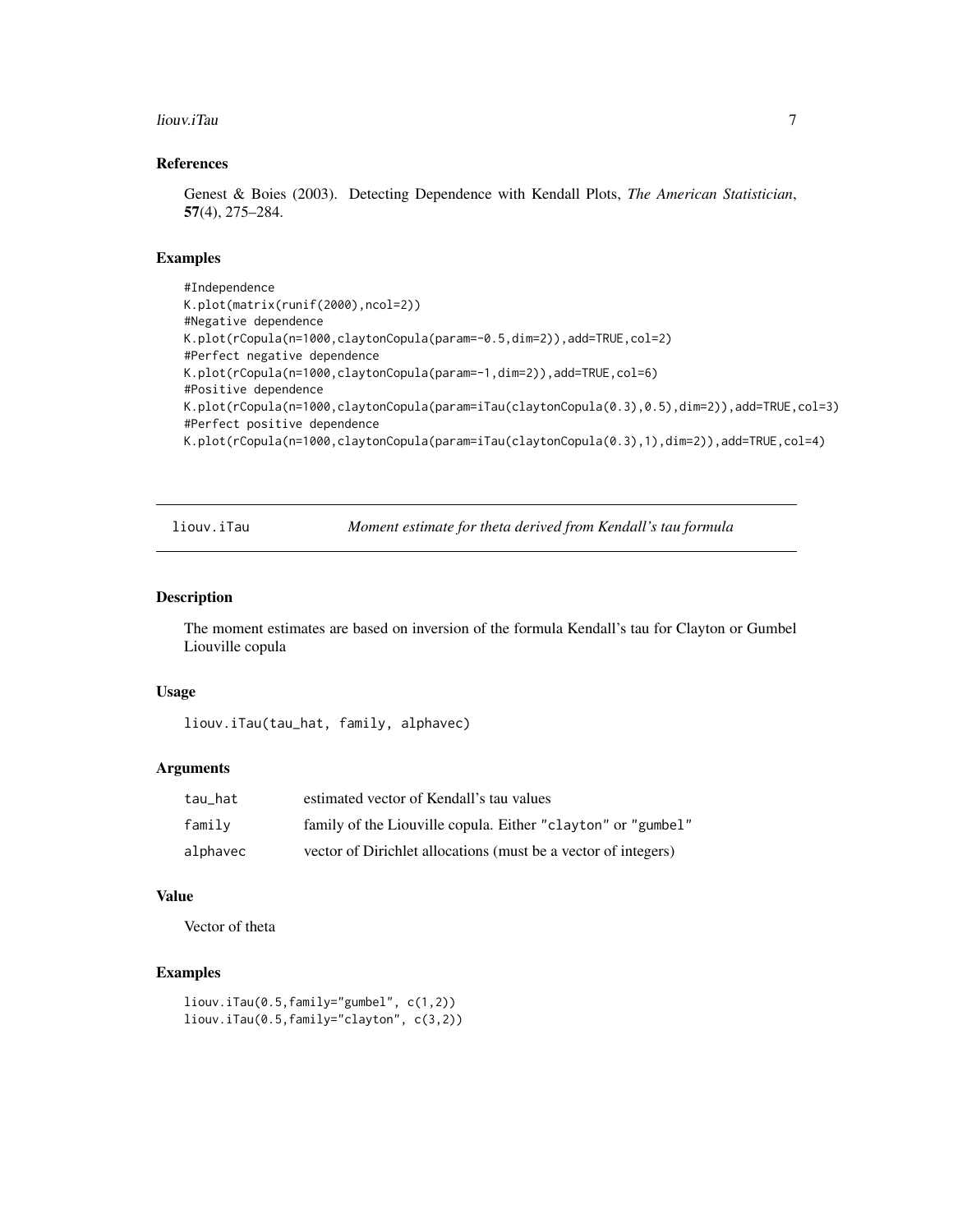<span id="page-7-0"></span>

Two methods, either numerical optimization or method-of-moments

#### Usage

```
liouv.maxim(data, family, interval, boundary = NULL, lattice.mat = NULL,
  return_all = FALSE, MC.approx = TRUE)
```
#### Arguments

| data        | sample matrix from a Liouville copula                                                                                 |  |  |  |
|-------------|-----------------------------------------------------------------------------------------------------------------------|--|--|--|
| family      | family of the Liouville copula. Either "clayton", "gumbel", "frank", "AMH"<br>or "ioe"                                |  |  |  |
| interval    | interval over which to look for theta (bounds for Nelder-Mead)                                                        |  |  |  |
| boundary    | vector of endpoints for search of Dirichlet allocation parameters. Either boundary<br>or lattice. mat can be supplied |  |  |  |
| lattice.mat | matrix of tuples of Dirichlet allocation parameters at which to evaluate the like-<br>lihood                          |  |  |  |
| return_all  | should all results (as list) or only maximum value be returned. Defaults to FALSE                                     |  |  |  |
| MC.approx   | whether to use Monte-Carlo approximation for the inverse survival function (de-<br>fault is TRUE)                     |  |  |  |

#### Details

A wrapper to optim using the Nelder-Mead algorithm or using the methods of moments, to maxime pointwise given every alphavec over a grid. Returns the maximum for alphavec and theta.

#### Value

a list with values of theta and Dirichlet parameter along with maximum found. Gives index of maximum amongst models fitted.

```
## Not run:
data <- rliouv(n=100, family="joe", alphavec=c(1,2), theta=2)
liouv.maxim(data=data, family="j", interval=c(1.25,3), boundary=c(2,2),return_all=TRUE)
lattice.mat \leq t(combn(1:3,2))
liouv.maxim(data=data, family="j", interval=c(1.25,3), lattice.mat=lattice.mat, return_all=FALSE)
#data <- rliouv(n=1000, family="gumbel", alphavec=c(1,2), theta=2)
liouv.maxim.mm(data=data, family="gumbel", boundary=c(3,3),return_all=TRUE)
lattice.mat \leq t(combn(1:3,2))
```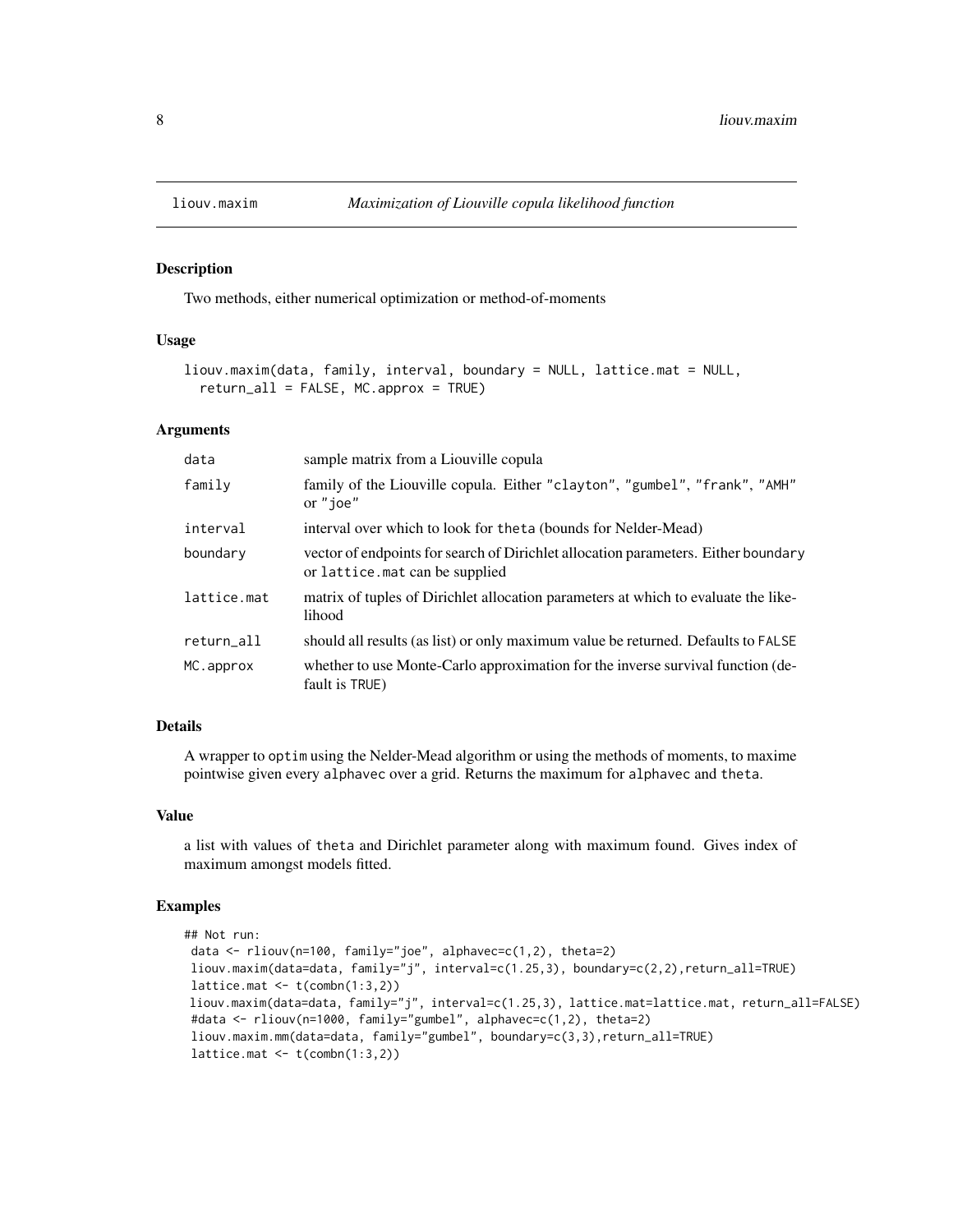#### <span id="page-8-0"></span>liouv.Tau 9

liouv.maxim.mm(data=data, family="gumbel", lattice.mat=lattice.mat, return\_all=FALSE) ## End(Not run)

liouv.Tau *Computes Kendall's tau for Clayton or Gumbel Liouville copula*

#### Description

The function computes Kendall's  $\tau$  for the given model, given alphavec

#### Usage

liouv.Tau(theta, family, alphavec)

#### Arguments

| theta    | parameter of the corresponding Archimedean copula              |  |  |  |
|----------|----------------------------------------------------------------|--|--|--|
| familv   | family of the Liouville copula. Either "clayton" or "gumbel"   |  |  |  |
| alphavec | vector of Dirichlet allocations (must be a vector of integers) |  |  |  |

#### Value

vector of  $\tau$ 

#### Examples

liouv.Tau(theta=2, family="gumbel", alphavec=c(1,2)) liouv.Tau(theta=1, family="clayton", alphavec=c(2,1))

Liouville *Liouville copulas*

#### <span id="page-8-1"></span>Description

Multivariate density, survival copula and random generation for the Liouville copulas.

#### Liouville copula function

#### Usage

rliouv(n = 100, family, alphavec, theta, reverse = FALSE) pliouv(x, theta, family, alphavec)  $dliouv(x, family, alphavec, theta, is.log = FALSE)$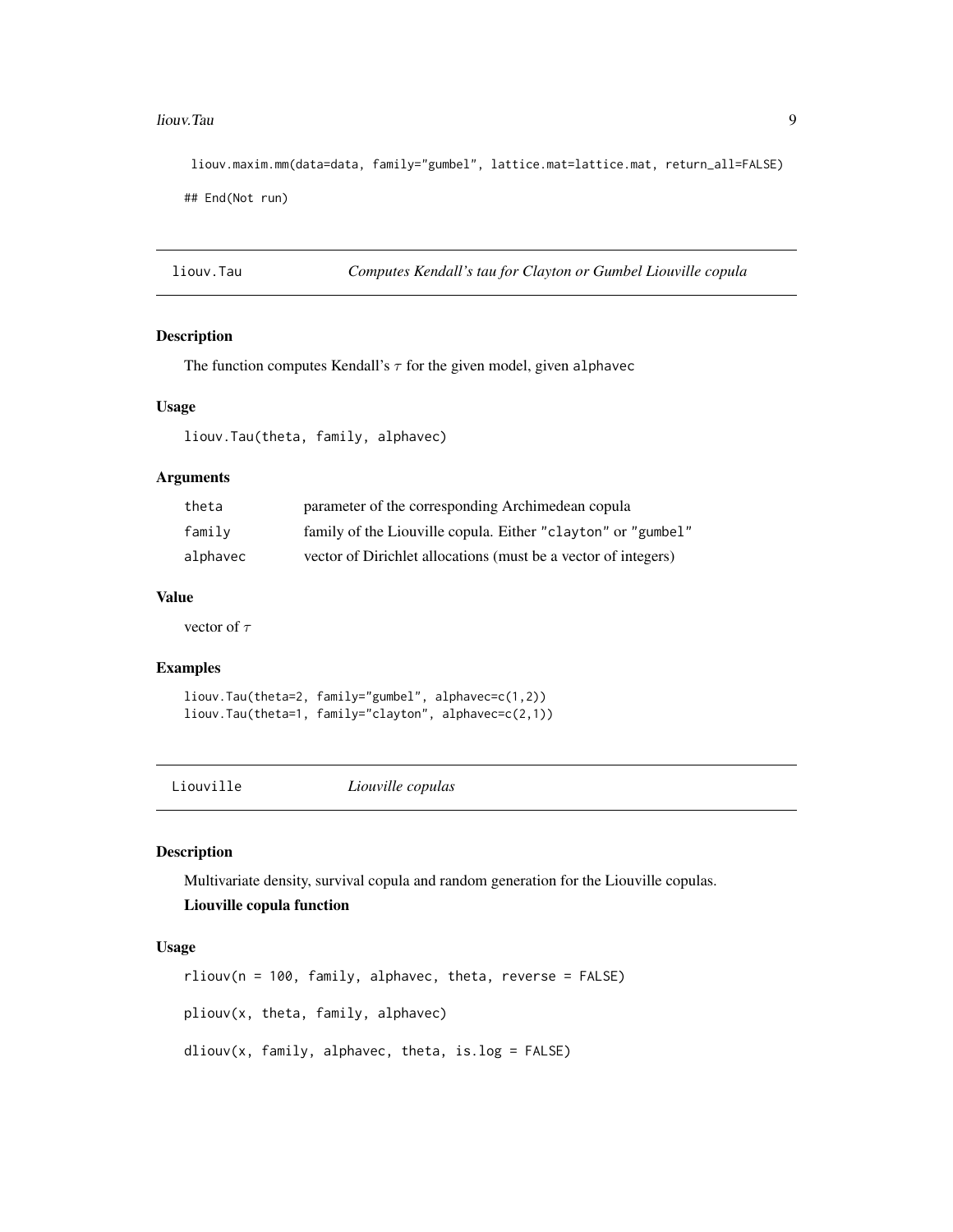<span id="page-9-0"></span>

| n            | sample size                                                                                                     |  |  |  |
|--------------|-----------------------------------------------------------------------------------------------------------------|--|--|--|
| family       | family of the Liouville copula. Either "clayton", "gumbel", "frank", "AMH"<br>or "ioe"                          |  |  |  |
| alphavec     | vector of Dirichlet allocations (must be a vector of integers) Specifies (implictly)<br>the dimension of sample |  |  |  |
| theta        | parameter of the corresponding Archimedean copula                                                               |  |  |  |
| reverse      | if TRUE, return sample from the corresponding survival copula                                                   |  |  |  |
| $\mathsf{x}$ | matrix of quantiles from a Liouville copula                                                                     |  |  |  |
| is.log       | if TRUE, will return the log-likelihood value                                                                   |  |  |  |

#### Details

rliouv generates draws from the Liouville copula. dliouv evaluates the density of an n by d matrix of observations. pliouv is the (survival) copula associated with the Liouville vector and is as such the multivariate distribution function for uniform observations.

Liouville copulas were introduced in McNeil and Neslehova (2010), generalizing Archimedean copulas. Like the latter, they are survival copulas, which means that the copula is evaluated using the (multivariate) survival function of Liouville vectors. See also [sliouv](#page-14-1) for the latter.

The Liouville copula is by definition a survival copula. The function thus maps marginally observations from the unit interval to the positive half-line using the marginal inverse survival function [isliouvm](#page-10-1) of the Liouville vector, and then evaluating the survival distribution at the resulting Liouville vector.

#### Value

either a matrix of dimension n by length(alphavec) with the corresponding quantile, probability, survival probability or sample from the Liouville vector

#### References

McNeil A.J. and Neslehova, J.G. (2010) From Archimedean to Liouville Copulas. *J. Multivar. Anal.*, 101(8): 1772–1790.

#### See Also

[Liouville\\_marginal](#page-10-2)

```
## Not run:
#Multivariate density of Clayton Liouville copula
x \le rliouv(n = 100, family = "clayton", alphavec \le c(2,3), theta = 2)
dliouv(x=x, family="clayton", alphavec=c(2,3), theta=2, TRUE)
#Distribution function, multivariate sample
x \le rliouv(n=100, family="frank", theta=1.5, alphavec=c(2,3))
pliouv(theta=1.5, x=x,family="frank", alphavec=c(2,3))
```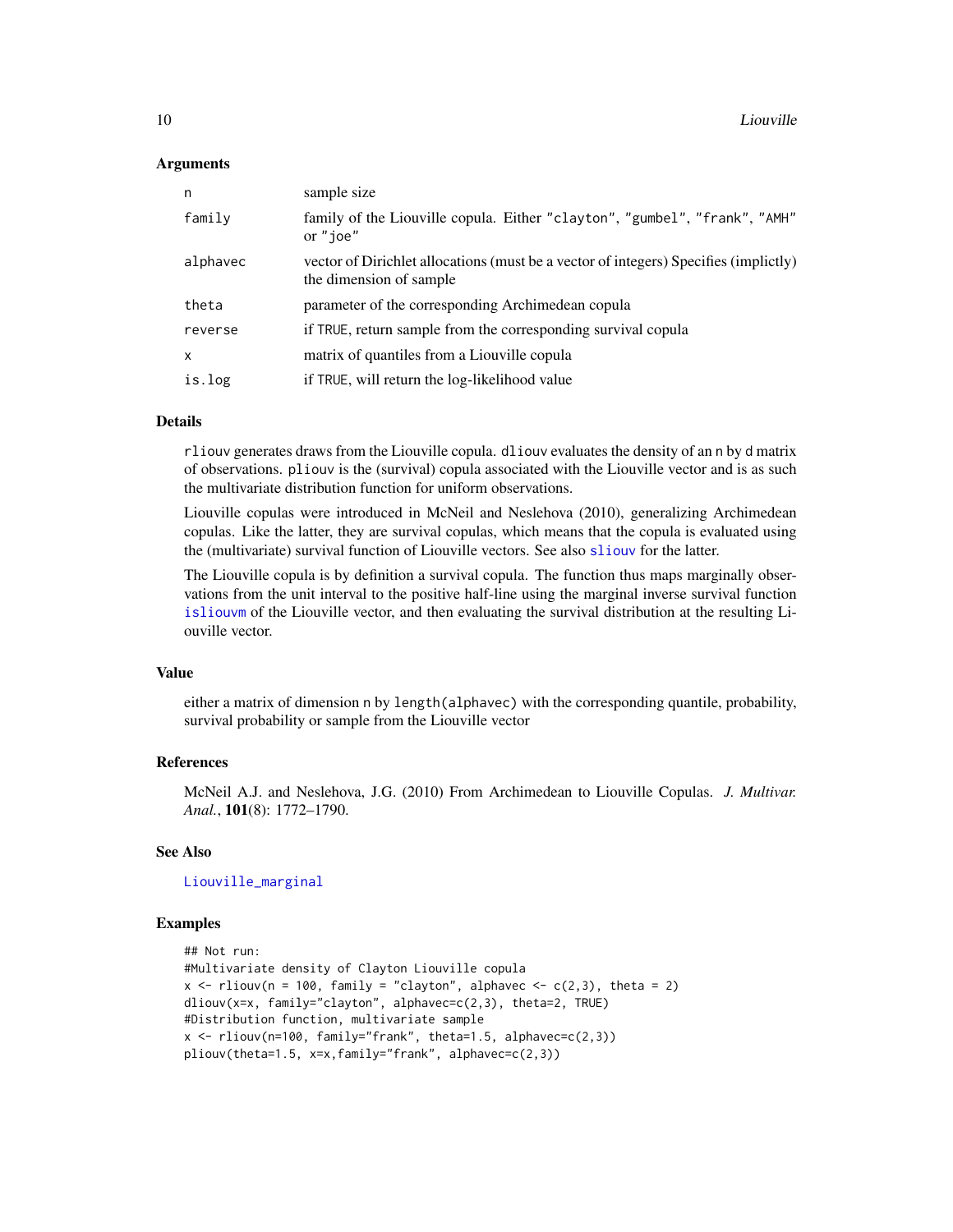<span id="page-10-0"></span>## End(Not run)

<span id="page-10-2"></span>Liouville\_marginal *Liouville vectors marginal functions*

#### <span id="page-10-1"></span>Description

Marginal density, distribution, survival and inverse survival functions for Liouville copulas or Liouville vectors. The inverse survival function of Liouville vectors is not available in closed-form and is obtained numerically by root-finding. As such, Monte-Carlo approximation have been considered for dealing with inference to avoid computational bottlenecks. Note: the arguments of sliouv are reversed since they are meant to be called inside optim. The functions borrow *psi* functions and their derivatives from the [copula-package](#page-0-0).

#### Usage

sliouvm(x, family, alpha, theta) pliouvm(x, family, alpha, theta) isliouvm(u, family, alpha, theta) dliouvm(x, family, alpha, theta)

#### Arguments

| X      | vector of quantiles from a Liouville copula (or a Liouville vector for the survival<br>function, with support on the positive real line) |  |  |  |
|--------|------------------------------------------------------------------------------------------------------------------------------------------|--|--|--|
| family | family of the Liouville copula. Either "clayton", "gumbel", "frank", "AMH"<br>or "ioe"                                                   |  |  |  |
| alpha  | integer Dirichlet parameter                                                                                                              |  |  |  |
| theta  | parameter of the corresponding Archimedean copula                                                                                        |  |  |  |
| u      | vector of quantiles or survival probabilities, (pseudo)-uniform variates                                                                 |  |  |  |

#### Value

a vector with the corresponding quantile, probability, survival probabilities

```
## Not run:
#Marginal density
samp \le rliouv(n = 100, family = "clayton", alphavec \le c(2,3), theta = 2)
dliouvm(x=samp[,1], family="clayton", alpha=2, theta=2)
sum(log(dliouvm(x=samp[,1], family="clayton", alpha=2, theta=2)))
#Marginal distribution and (inverse) survival function
```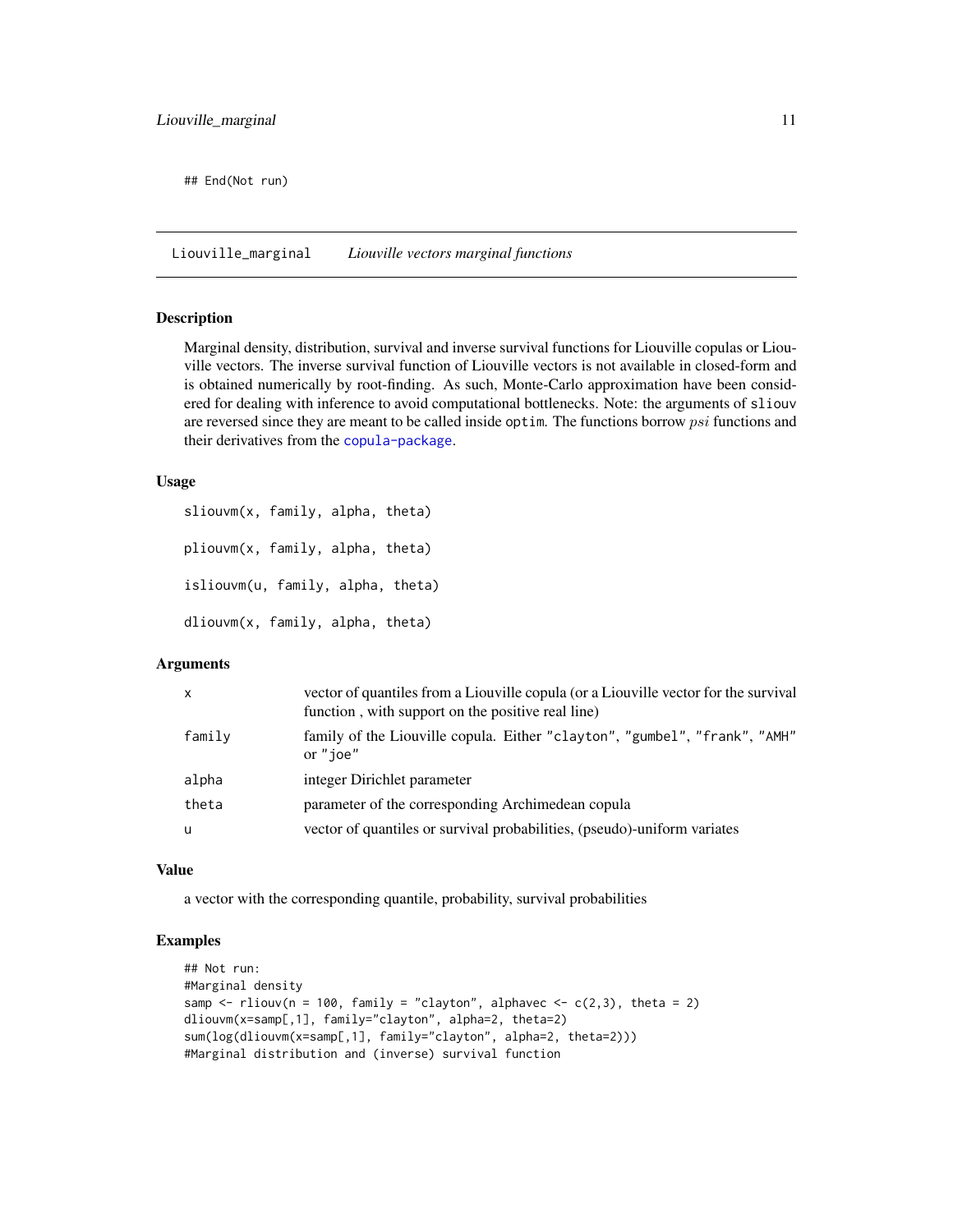<span id="page-11-0"></span>12 nutrient and the contract of the contract of the contract of the contract of the contract of the contract of the contract of the contract of the contract of the contract of the contract of the contract of the contract o

```
x \le rliouv(n = 100, family = "gumbel", alphavec \le c(2,3), theta = 2)
pliouvm(x[,1], family="gumbel", alpha=alphavec[1], theta=2)
su <- sliouvm(1-x[,1], family="gumbel", alpha=alphavec[1], theta=2)
isliouvm(u=su, family="clayton", alpha=2, theta=2)
#pliouv is the same as sliouv(isliouvm)
```
## End(Not run)

nutrient *Women daily nutrient intake*

#### **Description**

The nutrient data frame consists of quintuples consisting of four day measurements for intake of calcium, iron, protein, vitamin A and C from women aged 25 to 50 in the United States as part of the "Continuing Survey of Food Intakes of Individuals" program. The processed data has 737 measurements from a cohort study of the United States Department of Agriculture (USDA) and it is available online from the University of Pennsylvania repository.

#### Usage

nutrient

#### Format

This data frame contains the following columns:

id A numeric vector containing the identification of the participant.

calcium A numeric vector containing measured calcium.

iron A numeric vector containing iron measurements.

protein A numeric vector containing protein measurements.

vitamin.a A numeric vector containing vitamin A measurements.

vitamin.c A numeric vector containing vitamin C measurements.

#### Source

The survey data was processed by Dr. Andrew Wiesner for a course on multivariate statistics at The Pennsylvania State University.

#### References

Genest, C., Neslehova, J., Quessy, J.-F. (2012) Tests of symmetry for bivariate copulas. *Annals of the Institute of Statistical Mathematics*, 64(4), 811–834.

Genest, C. and Neslehova, J. G. (2013) Assessing and Modeling Asymmetry in Bivariate Continuous Data. In P. Jaworski, F. Durante, & W. K. Hardle (Eds.), Copulae in Mathematical and Quantitative Finance, Lecture Notes in Statistics, 91–114, Springer: Berlin Heidelberg.

Li, B., Genton, M. G. (2013) Nonparametric identification of copula structures. *Journal of the American Statistical Association*, 108(502), 666–675.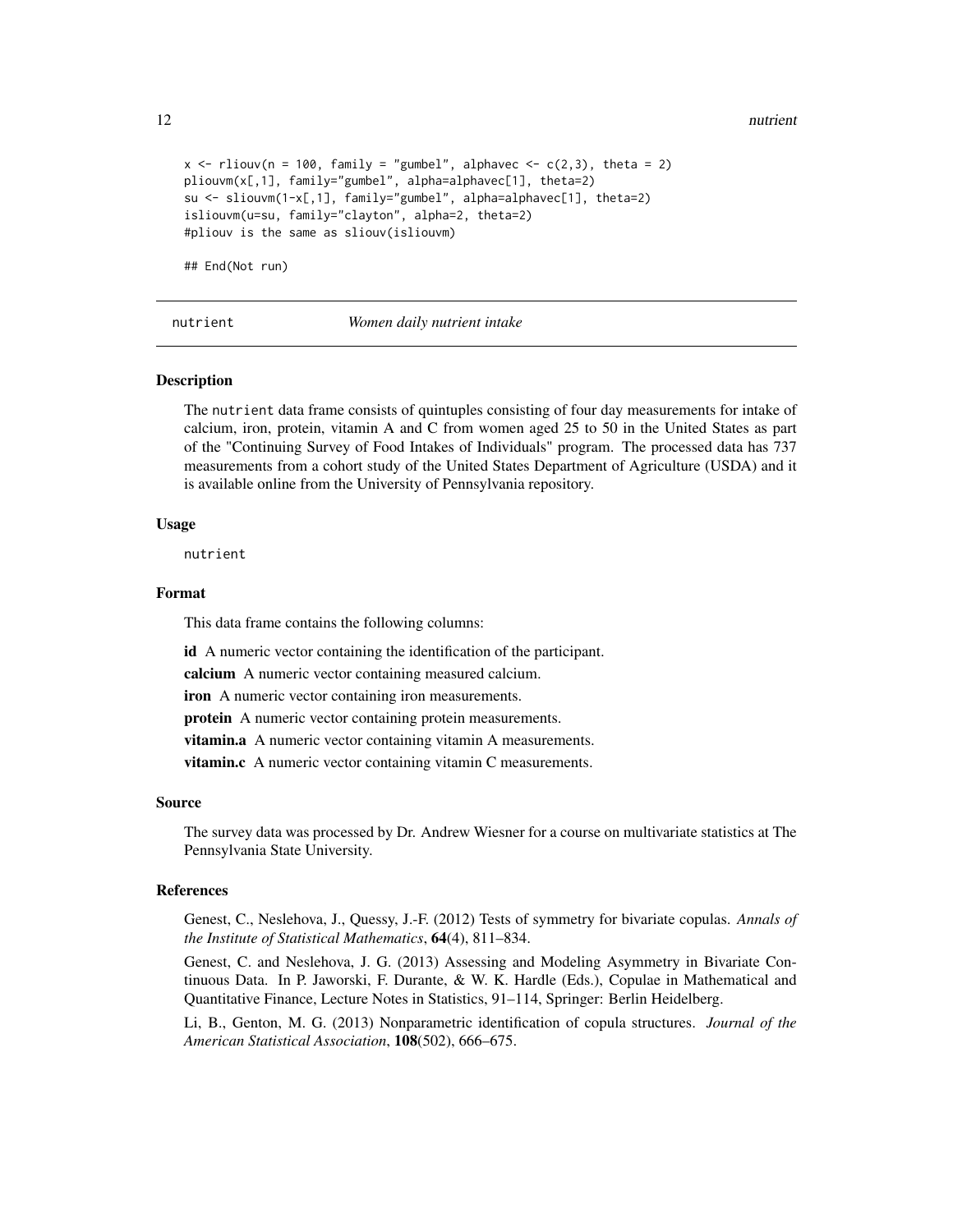<span id="page-12-0"></span>pickands.liouv *Pickands dependence function for the copula domain of attraction of Liouville survival copulas*

#### Description

Pickands dependence function as in Belzile (2014), Proposition 40 and Example 4 and Belzile (2014), Proposition 41, assuming that the parameter alpha is integer-valued. Returns the Pickands dependence function of the copula domain of attraction (CDA) of the survival copula, the scaled Dirichlet extreme value model, or the CDA of the copula, the Liouville EV model.

#### Usage

 $pickandsu = 0.5, alpha = c(1, 1), CDA = c("C", "S"))$ 

#### Arguments

| t     | pseudo-angle in $(0,1)$                                                    |
|-------|----------------------------------------------------------------------------|
| rho   | index of regular variation parameter                                       |
| alpha | vector of Dirichlet allocations. Currently must be of length 2             |
| CDA   | select the extremal attractor of the copula (C) or the survival copula (S) |

#### Value

value of Pickands function for the scaled Dirichlet EV model

#### Examples

```
pickands.liouv(seq(0,1,by=0.01),1,c(0.1,0.3),CDA="S")
pickandsu, \text{liouv}(t = seq(0, 1, by=0.01), \text{rho} = 0.5, \text{alpha} = c(1, 3), \text{CDA} = c'')
```

| pickands.plot |  |  | Plot Pickands dependence function for CDA of Liouville copulas |
|---------------|--|--|----------------------------------------------------------------|
|               |  |  |                                                                |

#### Description

The function will draw the Pickands dependence function for output in tikz if the corresponding function is selected.

#### Usage

```
pickands.plot(rho, alpha, plot.new = T, CDA = c("C", "S"), tikz = F, ...)
```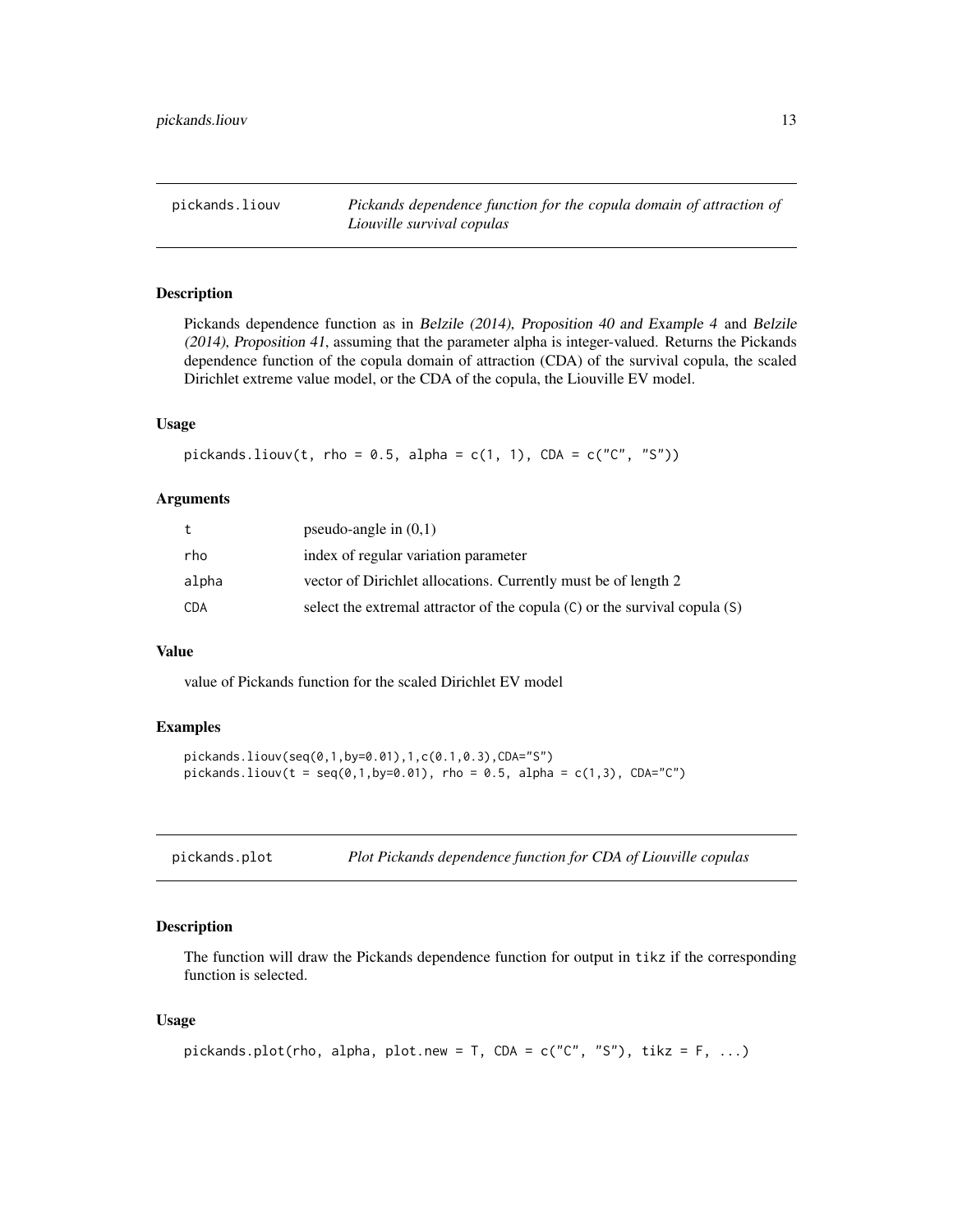<span id="page-13-0"></span>

| rho        | index of regular variation parameter                                                                                                    |
|------------|-----------------------------------------------------------------------------------------------------------------------------------------|
| alpha      | vector of Dirichlet allocations. Currently must be of length 2                                                                          |
| plot.new   | boolean indicating whether a new plotting device should be called                                                                       |
| <b>CDA</b> | whether to plot Pickands function for the extremal model of the copula (C) or<br>the survival copula (S), which is the scaled Dirichlet |
| tikz       | boolean specifying whether to prepare plot for tikz output. Defaults to F                                                               |
|            | additional arguments passed to lines                                                                                                    |

#### Value

a plot of the Pickands dependence function

#### Examples

```
pickands.plot(rho=0.9, alpha=c(1,1), col="slateblue1", CDA="C")
pickands.plot(rho=0.9, alpha=c(2,3), col="slateblue2", CDA="C", plot.new=FALSE)
pickands.plot(rho=0.5, alpha=c(2,3), col="slateblue3", CDA="C", plot.new=FALSE)
#Parameters for the Pickands function of the scaled Dirichlet need not be integer
pickands.plot(rho=0.9, alpha=c(1,1), CDA="S")
pickands.plot(rho=0.9, alpha=c(0.2,0.5), col="darkred", CDA="S", plot.new=FALSE)
pickands.plot(rho=0.8, alpha=c(1.2,0.1), col="red", CDA="S", plot.new=FALSE)
```

| pliouv.opt |  | Internal code for the copula likelihood function of Liouville copulas |  |  |
|------------|--|-----------------------------------------------------------------------|--|--|
|            |  |                                                                       |  |  |

#### Description

The function is used internally for optimization.

#### Usage

```
pliouv.opt(theta, data, family, alphavec, MC.approx = TRUE)
```
#### Arguments

| theta     | parameter of the corresponding Archimedean copula                                                 |
|-----------|---------------------------------------------------------------------------------------------------|
| data      | sample matrix from a Liouville copula                                                             |
| family    | family of the Liouville copula. Either "clayton", "gumbel", "frank", "AMH"<br>or "ioe"            |
| alphavec  | vector of Dirichlet allocations (must be a vector of integers)                                    |
| MC.approx | whether to use Monte-Carlo approximation for the inverse survival function (de-<br>fault is TRUE) |

#### Value

value of marginal density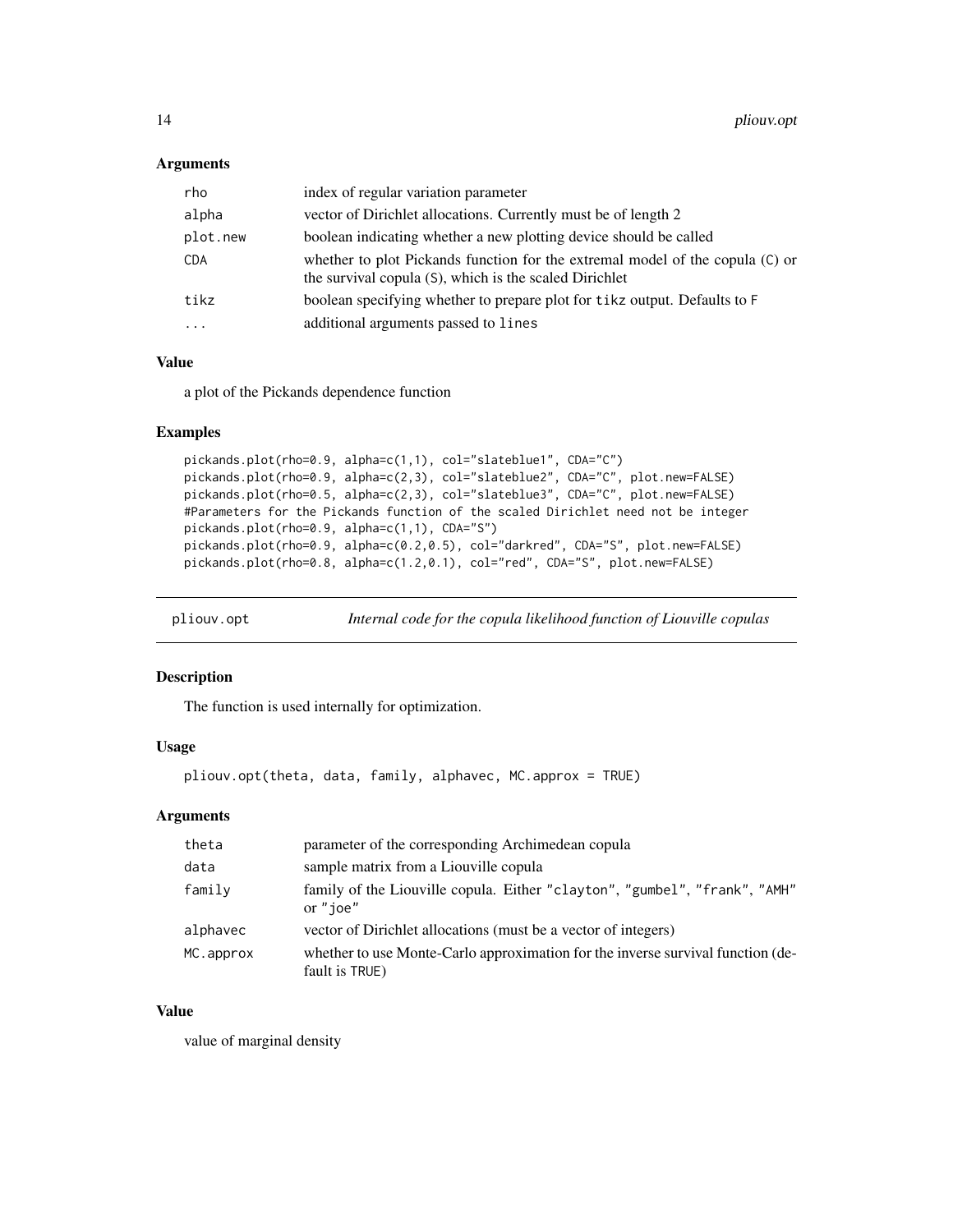<span id="page-14-0"></span>

Sampler based on the Marshall-Olkin algorithm

#### Usage

rarchi(n, family, d, theta)

#### Arguments

| n      | sample size                                                                              |
|--------|------------------------------------------------------------------------------------------|
| family | family of the Archimedean copula. Either "clayton", "gumbel", "frank",<br>"AMH" or "joe" |
| d      | dimension of sample                                                                      |
| theta  | parameter of the Archimedean copula                                                      |

#### Value

a sample of dimension n by d from the Archimedean copula

#### Examples

```
#Sample from a Gumbel Archimedean copula
rarchi(n = 100, "gumbel", d = 4, theta = 2)
#Sample from the independence copula
rarchi(n = 100, "gumbel", d = 4, theta = 1)
```
<span id="page-14-1"></span>sliouv *Joint survival function of Liouville vectors*

#### Description

sliouv returns the survival function of a Liouville vector. For the survival copula and the associated probability, see [pliouv](#page-8-1).

#### Usage

sliouv(theta, x, family, alphavec)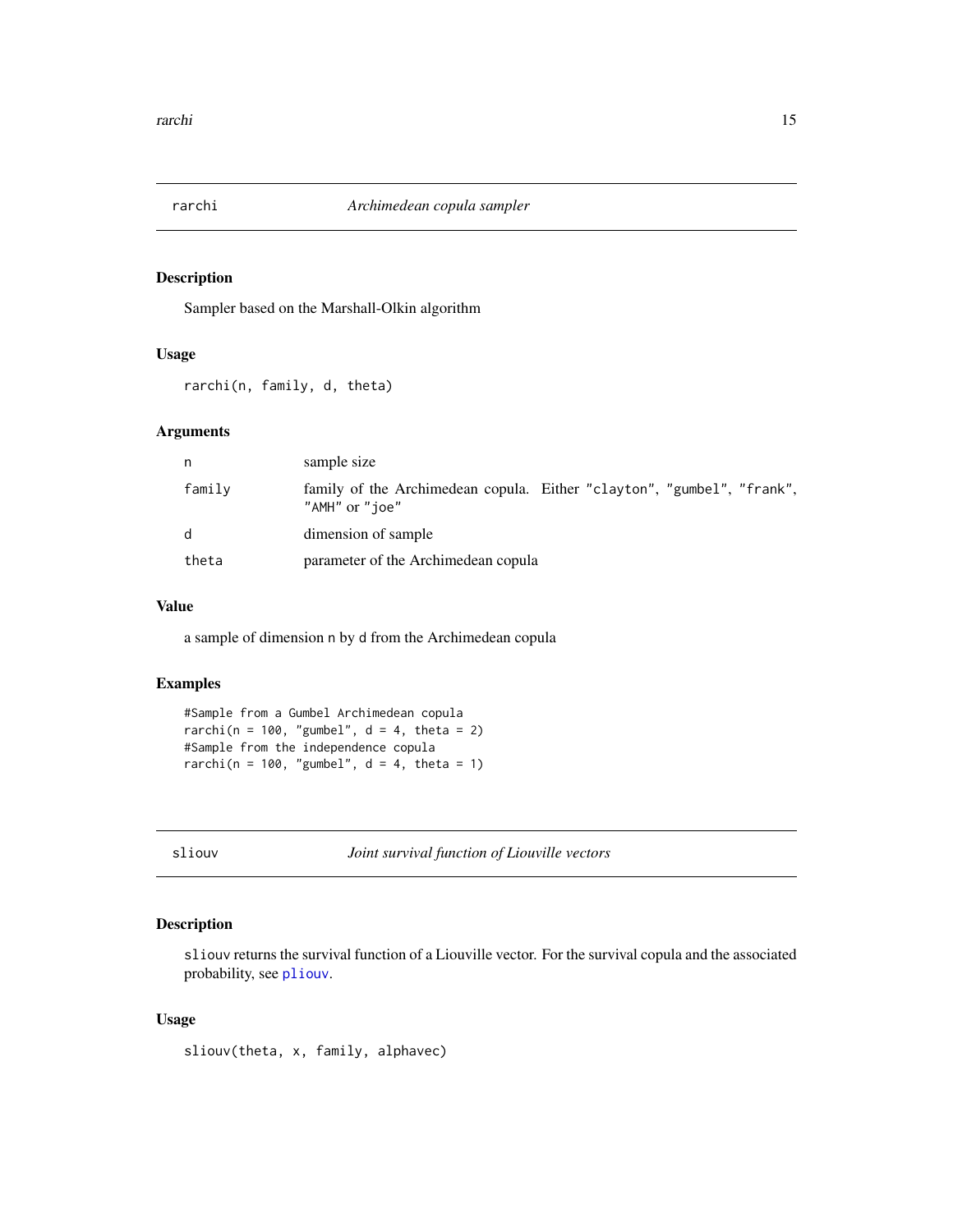<span id="page-15-0"></span>

| theta    | parameter of the corresponding Archimedean copula                                      |
|----------|----------------------------------------------------------------------------------------|
| X.       | an n by d matrix of observations, each on the positive real line                       |
| family   | family of the Liouville copula. Either "clayton", "gumbel", "frank", "AMH"<br>or "ioe" |
| alphavec | d-vector of Dirichlet allocations (must be a vector of integers)                       |

| Multiple marginal survival function for Liouville vectors<br>sliouv m |  |
|-----------------------------------------------------------------------|--|
|-----------------------------------------------------------------------|--|

#### Description

This function is a wrapper around [sliouv](#page-14-1); it allows the user to treat all the data matrix simultaneously by applying different parameters to each margin.

#### Usage

sliouv\_m(x, family, alphavec, theta)

#### Arguments

| X        | sample from copula                                                                     |
|----------|----------------------------------------------------------------------------------------|
| family   | family of the Liouville copula. Either "clayton", "gumbel", "frank", "AMH"<br>or "ioe" |
| alphavec | vector of Dirichlet allocations (must be a vector of integers)                         |
| theta    | parameter of the corresponding Archimedean copula                                      |

#### Value

a matrix of same length as x with the survival probabilities

```
x \le rliouv(n = 100, family = "gumbel", alphavec \le c(2,3), theta = 2)
sliouv_m(x, family="gumbel", alphavec=c(2,3), theta=2)
all(sliouv_m(x, family="gumbel", alphavec=c(2,3), theta=2)[,1]-
  sliouvm(x[,1], family="gumbel", alpha=2, theta=2)==0)
```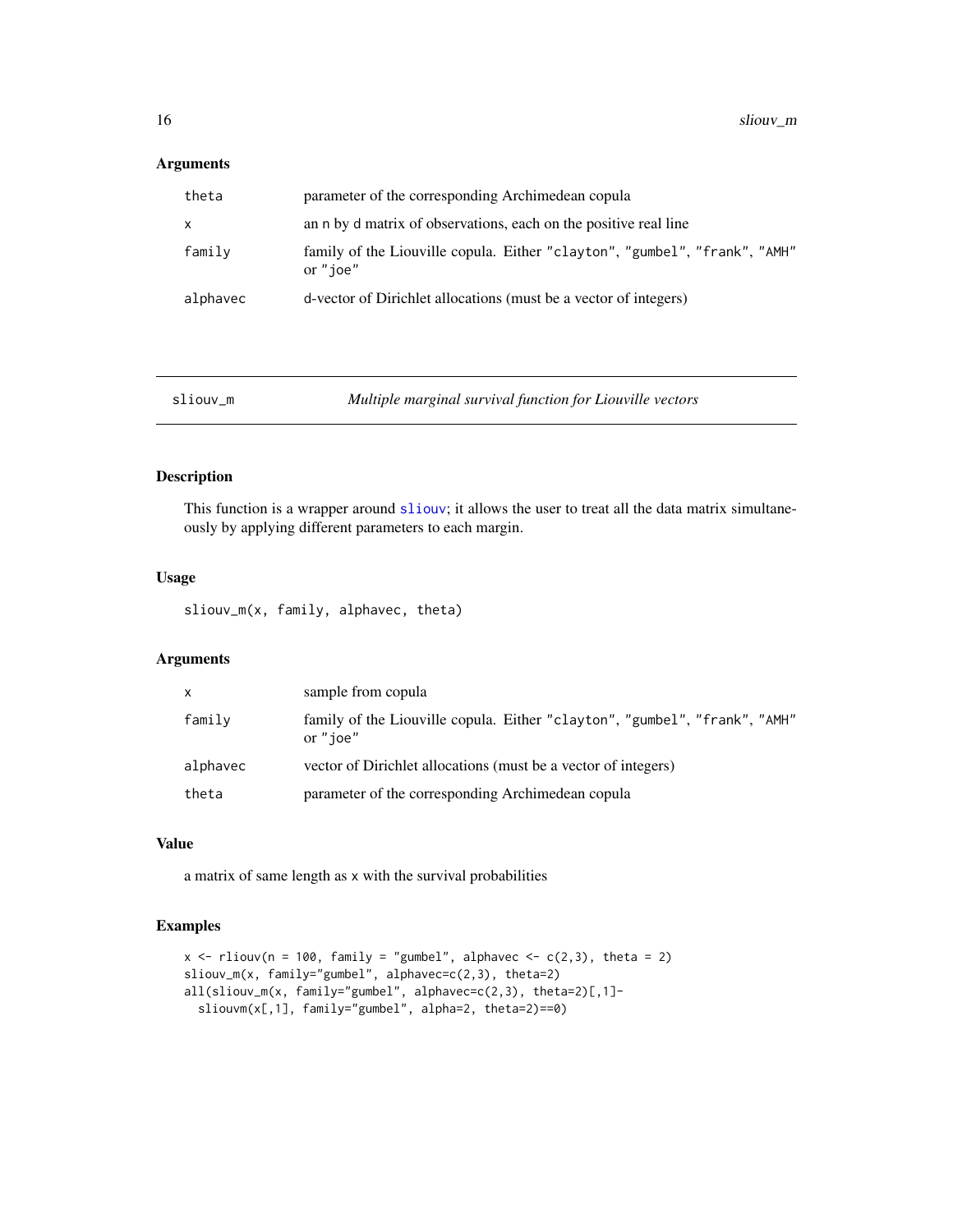<span id="page-16-0"></span>

The parametric bootstrap provides confidence intervals by repeatedly sampling datasets from the postulated Liouvilla copula model. If  $d = 2$  and the model is either gumbel or clayton, the value of Kendall's  $\tau$  is calculated from the sample, and the confidence interval or the quantiles correspond to the inverse  $\tau^{-1}(\tau(\theta))$  for the bootstrap quantile values of  $\tau$  (using monotonicity).

#### Usage

theta.bci(B = 1999, family, alphavec, n, theta.hat, quant =  $c(0.025, 0.975)$ , silent = FALSE)

#### Arguments

| B         | number of bootstrap replicates                                                                               |
|-----------|--------------------------------------------------------------------------------------------------------------|
| family    | family of the Liouville copula. Either "clayton", "gumbel", "frank", "AMH"<br>or "ioe"                       |
| alphavec  | vector of Dirichlet allocations (must be a vector of integers)                                               |
| n         | sample size                                                                                                  |
| theta.hat | estimate of theta                                                                                            |
| quant     | if the vector of probability is specified, the function will return the corresponding<br>bootstrap quantiles |
| silent    | boolean for output progress. Default is FALSE, which means iterations are printed<br>if $d > 2$ .            |

#### Details

Since no closed-form formulas exist for the other models or in higher dimension, the method is extremely slow since it relies on maximization of a new sample from the model and look up the corresponding parameters.

#### Value

a list with a 95 and the bootstrap values of Kendall's tau in boot\_tau if  $d = 2$  and the model is either gumbel or clayton. Otherwise, the list contains boot\_theta.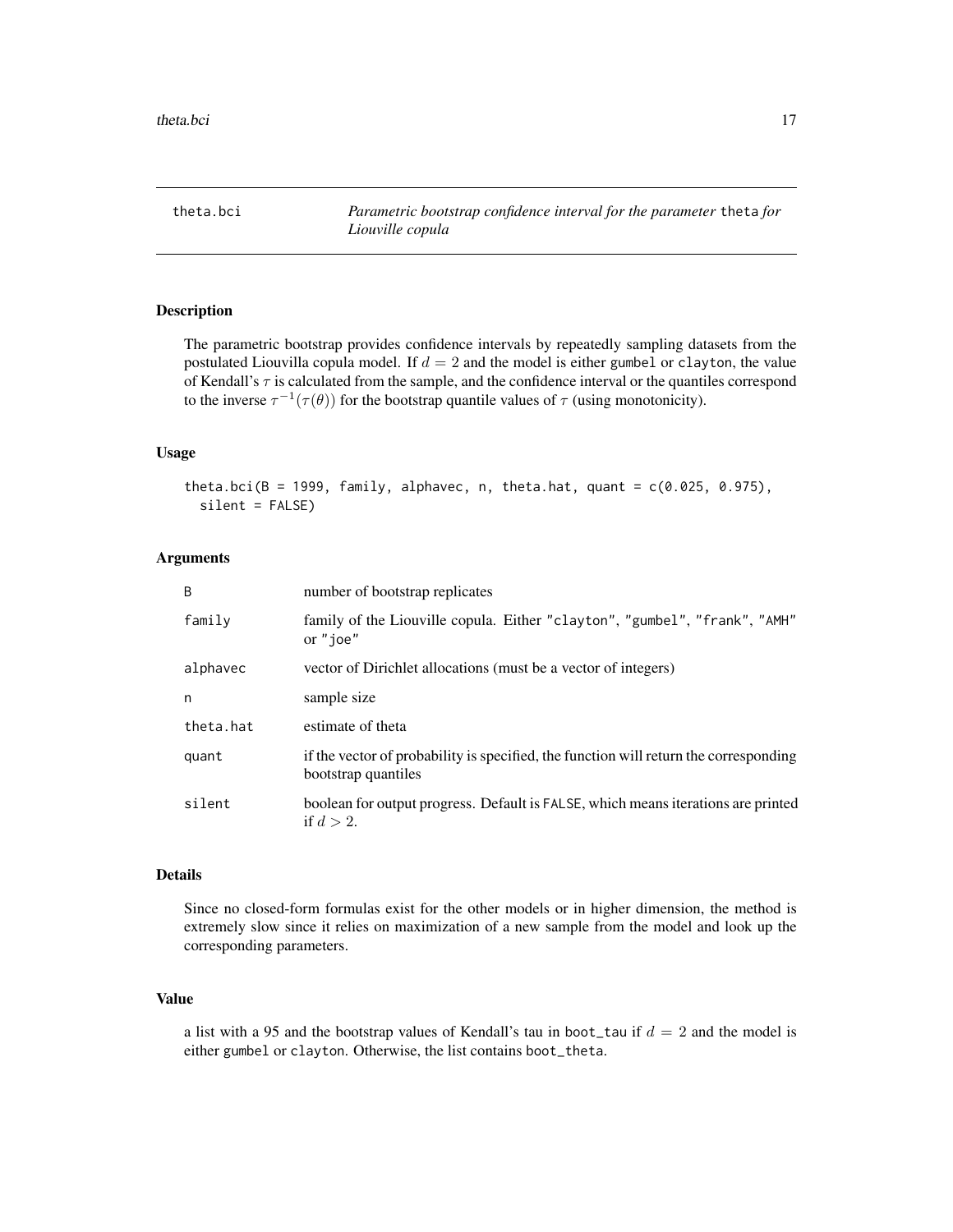### Examples

```
## Not run:
theta.bci(B=99, family="gumbel", alphavec=c(2,3), n=100, theta.hat=2)
theta.bci(B=19, family="AMH", alphavec=c(1,2), n=100, theta.hat=0.5, quant=c(0.05,0.95))
theta.bci(B=19, family="frank", alphavec=c(1,2,3), n=100, theta.hat=0.5, quant=c(0.05,0.95))
```
## End(Not run)